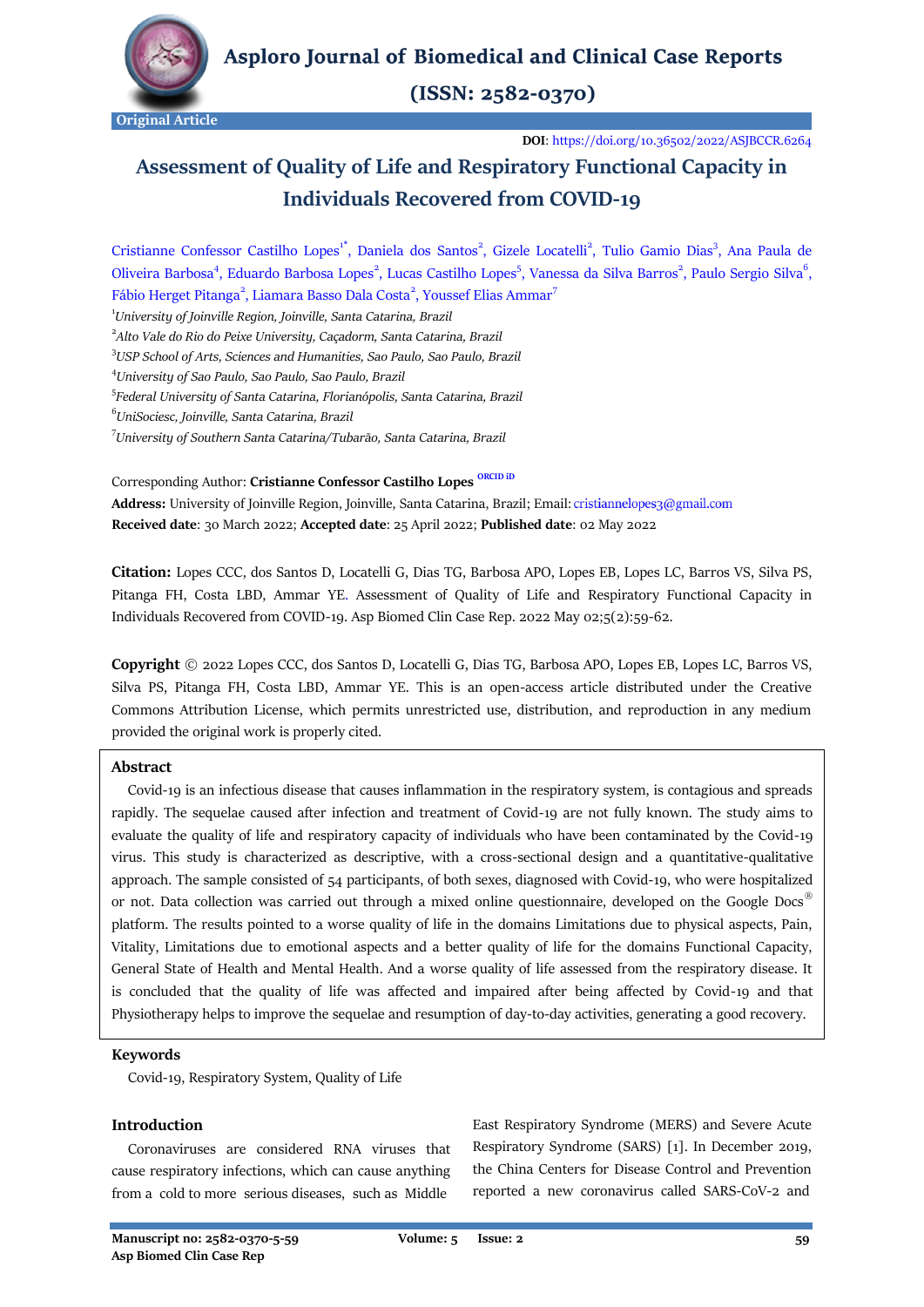**Citation: Lopes CCC, dos Santos D, Locatelli G, Dias TG, Barbosa APO, Lopes EB, Lopes LC, Barros VS, Silva PS, Pitanga FH, Costa LBD, Ammar YE. Assessment of Quality of Life and Respiratory Functional Capacity in Individuals Recovered from COVID-19. Asp Biomed Clin Case Rep. 2022 May 02;5(2):59-62.**

#### **Original Article**

reported a first stage of an outbreak, which was named by the World Health Organization as COVID-19 [2].

 SARS-CoV-2 is an infectious disease that generates inflammation in the respiratory system, contagious and rapidly spreading, the main ones being characterized by being similar to a common flu condition and can manifest in a mild form, pneumonia, severe pneumonia and Syndrome. Severe Acute Respiratory Syndrome (SARS), which can lead to death, especially the elderly or individuals who already have other comorbidities, as these may present in an atypical way and rapidly worsen [3].

 Post-recovery of Covid-19 in survivors is still being studied, but it was observed that there are significant pulmonary sequelae such as lung damage and other organ damage, possibly those affected return to normal life, but a large number of these may have abnormalities. in residual ventilation and diffusion of blood phases, among other abnormalities, but the severity of these functional lung abnormalities depends on factors such as age, length of stay, disease severity, and medications for each patient [4].

 Physiotherapy is one of the areas facing the fight against Covid-19, and can be present from prevention to the treatment of the most serious cases and / or sequels. The main physical therapy goals of the physiotherapeutic approach to respiratory function are to reduce complications, preserve lung function, prevent and improve dysfunctions and disabilities, improve quality of life, and help with anxiety and depression. There is no specific technique to be used in all patients in general, the physical therapist must evaluate the procedures addressed by scientific entities, plans and protocols of each hospital and especially the clinical indicators specific to each case  $[5]$ .

#### **Methodology**

 The study is characterized as descriptive, with a cross-sectional design and a quantitative-qualitative approach. The sample consisted of up to 54 participants, of both sexes, diagnosed with Covid-19, who were or were not hospitalized. Data collection was carried out through a mixed online questionnaire,

developed on the Google Docs® platform. The questionnaire consisted of questions regarding the characteristics of the sample, the SF-36 quality of life assessment questionnaire and the St. George's Respiratory Questionnaire (SGRQ) respiratory disease assessment questionnaire, and all participants had access to the Free and Informed Consent (ICF).

## **Results and Discussion**

 The sample consisted of 54 participants, of both genders, with a mean age of 45.5 years for men and 39.2 years for women. Of these, 67% were married/consensual union.

 We observed that respondents were contaminated between the years 2020 and 2021, only 33% were hospitalized, with an average of 11 days hospitalized. 73% were hospitalized in the clinical wing of the hospitals and 89% used oxygen. Regarding the performance of physical therapy in the hospital environment during the period of hospitalization, 45% responded that they had performed both motor and respiratory physical therapy. Of these, 78% were instructed to continue with physical therapy in a clinical manner and 89% were still undergoing treatment on the day they responded to this survey.

 **Table-1** represents the results of the quality of life assessment carried out using the SF-36 questionnaire. We observed that most scores presented values closer to zero (0) considering these domains with a worse quality of life (Limitations due to physical aspects, Pain, Vitality, Limitations due to emotional aspects), while the domains of Functional Capacity, General State of Health and Mental Health presented results closer to 100, which can be considered as having a better quality of life.

**Table-1: Quality of life assessment using the SF-36 questionnaire**

|                                        | Punctuation |
|----------------------------------------|-------------|
| <b>Functional capacity</b>             | 60          |
| <b>Limitations by Physical Aspects</b> | 40          |
| Pain                                   | 34          |
| <b>General Health Status</b>           | 70          |
| Vitality                               | 38          |
| Social aspects                         | 48          |
| Limitations by emotional aspects       | 47          |
| <b>Mental health</b>                   | 55          |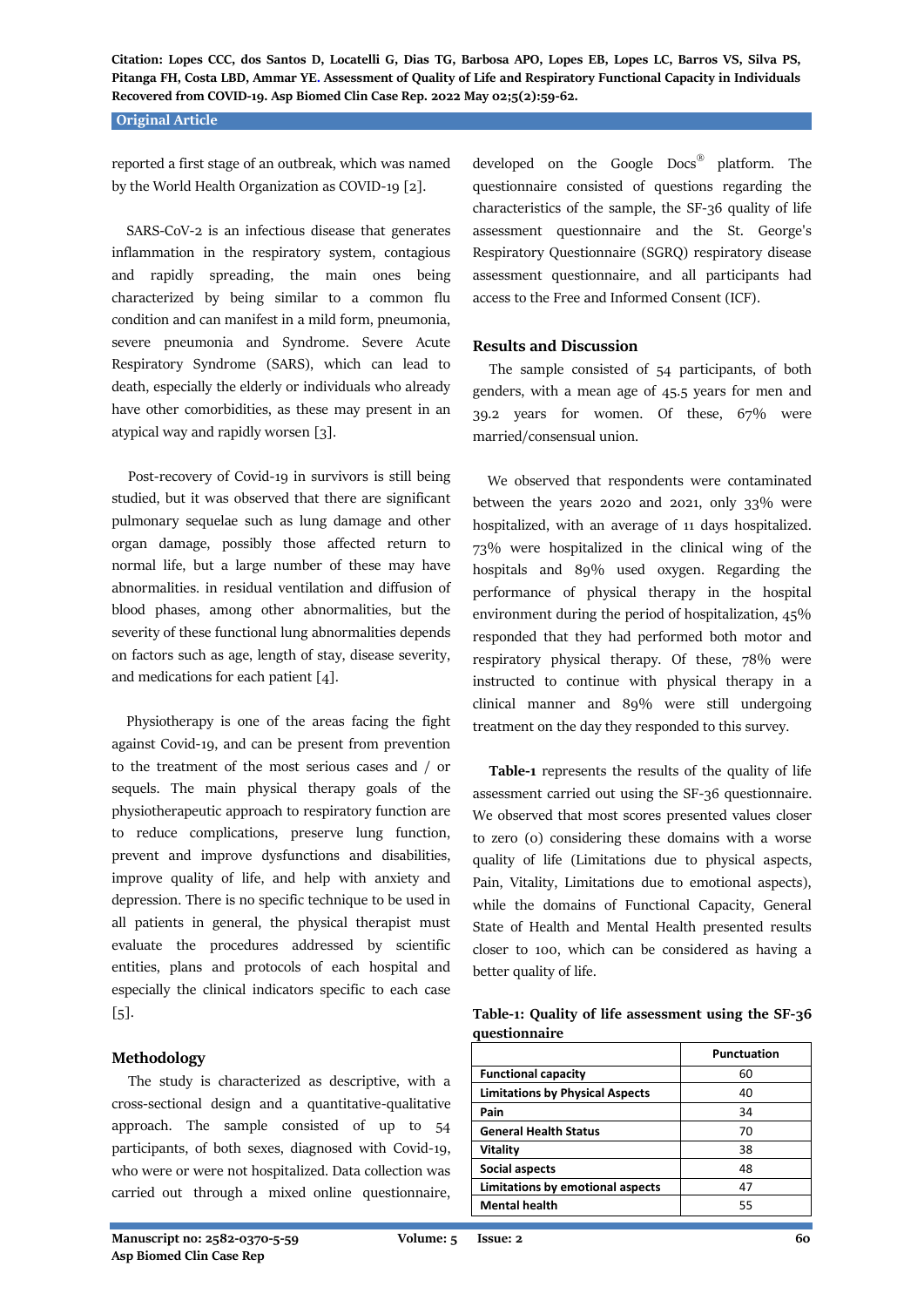**Citation: Lopes CCC, dos Santos D, Locatelli G, Dias TG, Barbosa APO, Lopes EB, Lopes LC, Barros VS, Silva PS, Pitanga FH, Costa LBD, Ammar YE. Assessment of Quality of Life and Respiratory Functional Capacity in Individuals Recovered from COVID-19. Asp Biomed Clin Case Rep. 2022 May 02;5(2):59-62.**

#### **Original Article**

 According to Rosa and Falavigna (2021), patients coming from hospital admission due to Covid-19 may develop predetermining factors triggering physical, cognitive and/or psychological disorders, leading to a prolonged recovery, providing a greater input of health resources and possible impairment. in terms of quality of life [6].

 **Table-2** evaluates the quality of life from the clinical part of the respiratory disease, in this case, the disease that caused respiratory distress was Covid-19. This questionnaire has a total score of 76 points divided into three domains (Symptoms, Impact and Activity), with values close to zero (0) classified as better quality of life and results closer to one hundred (100) are classified as worse. quality of life. Observing the results of the sample, the score is closer to one hundred (100), which conditions them with a worse quality of life.

**Table-2: Quality of life assessment using the St. George's Respiratory Questionnaire (SGRQ)**

|                 | <b>Punctuation</b> |
|-----------------|--------------------|
| Symptoms        | 33                 |
| <b>Activity</b> | 12                 |
| Impact          | 15                 |
| Total           |                    |

 Covid-19 causes changes in the respiratory tract, which can range from mild pneumonia to a severe condition, presenting symptoms that alter routines, interfering with daily life activities and consecutively decreasing quality of life [7].

 Participants, at the end of the questionnaire, also reported how they felt after being affected by Covid-19 and how physical therapy helped in this recovery. We can see that the majority reported feeling fatigue, lack of memory and dyspnea, which were alleviated with physical therapy, which also helped them to return to daily activities. The minority reported that they had no sequelae and that they did not need to perform Physiotherapy sessions.

#### **Final Considerations**

 It is concluded that the quality of life was affected and impaired after being affected by Covid-19, whether the individual was hospitalized or not and that Physiotherapy helps to improve the sequelae and resumption of day-to-day activities, generating a good recovery.

## **Conflict of Interest**

 The authors have read and approved the final version of the manuscript. The authors have no conflicts of interest to declare.

## **References**

[1] Fehr AR, Perlman S. Coronaviruses: an overview of their replication and pathogenesis. Methods Mol Biol. 2015;1282:1-23. [**PMID**: [25720466\]](https://pubmed.ncbi.nlm.nih.gov/25720466/)

[2] Zhu N, Zhang D, Wang W, Li X, Yang B, Song J, Zhao X, Huang B, Shi W, Lu R, Niu P, Zhan F, Ma X, Wang D, Xu W, Wu G, Gao GF, Tan W; China Novel Coronavirus Investigating and Research Team. A Novel Coronavirus from Patients with Pneumonia in China, 2019. N Engl J Med. 2020 Feb 20;382(8):727-33. [**PMID**: [31978945\]](https://pubmed.ncbi.nlm.nih.gov/31978945/)

[3] Iser BPM, Sliva I, Raymundo VT, Poleto MB, Schuelter-Trevisol F, Bobinski F. Suspected COVID-19 case definition: a narrative review of the most frequent signs and symptoms among confirmed cases. Epidemiol Serv Saude. 2020 Jun 22;29(3):e2020233. English, Portuguese. [**PMID**: [32609142\]](https://pubmed.ncbi.nlm.nih.gov/32609142/)

[4] Salehi S, Reddy S, Gholamrezanezhad A. Long-term Pulmonary Consequences of Coronavirus Disease 2019 (COVID-19): What We Know and What to Expect. J Thorac Imaging. 2020 Jul;35(4):W87-89. [**PMID**: [32404798\]](https://pubmed.ncbi.nlm.nih.gov/32404798/)

[5] Arbillaga A, Pardàs M, Escudero R, Rodríguez R, Alcaraz V, Llanes S, Herrero B, Gimeno E, Ríos A. Fisioterapia respiratoria en el manejo del paciente con COVID-19: recomendaciones generales [*Respiratory physiotherapy in the management of patients with covid-19: general recommendations*]. Sociedad Española de Neumología y Cirugía Torácica. 2020. Portuguese.

[6] Rosa RG, Robinson CC, Veiga VC, Cavalcanti AB, Azevedo LCP, Machado FR, Berwanger O, Avezum Á, Lopes RD, Lisboa TC, Teixeira C, Zampieri FG, Tomazini BM, Kawano-Dourado L, Schneider D, Souza D, Santos RDRMD, Silva SSD, Trott G, Gimenes BDP, Souza AP, Barroso BM, Costa LS, Brognoli LG, Pelliccioli MP, Studier NDS, Schardosim RFC, Haubert TA, Pallaoro VEL, Oliveira DM, Velho PI, Medeiros GS, Gazzana MB, Zavascki AP, Pitrez PM, Oliveira RP,